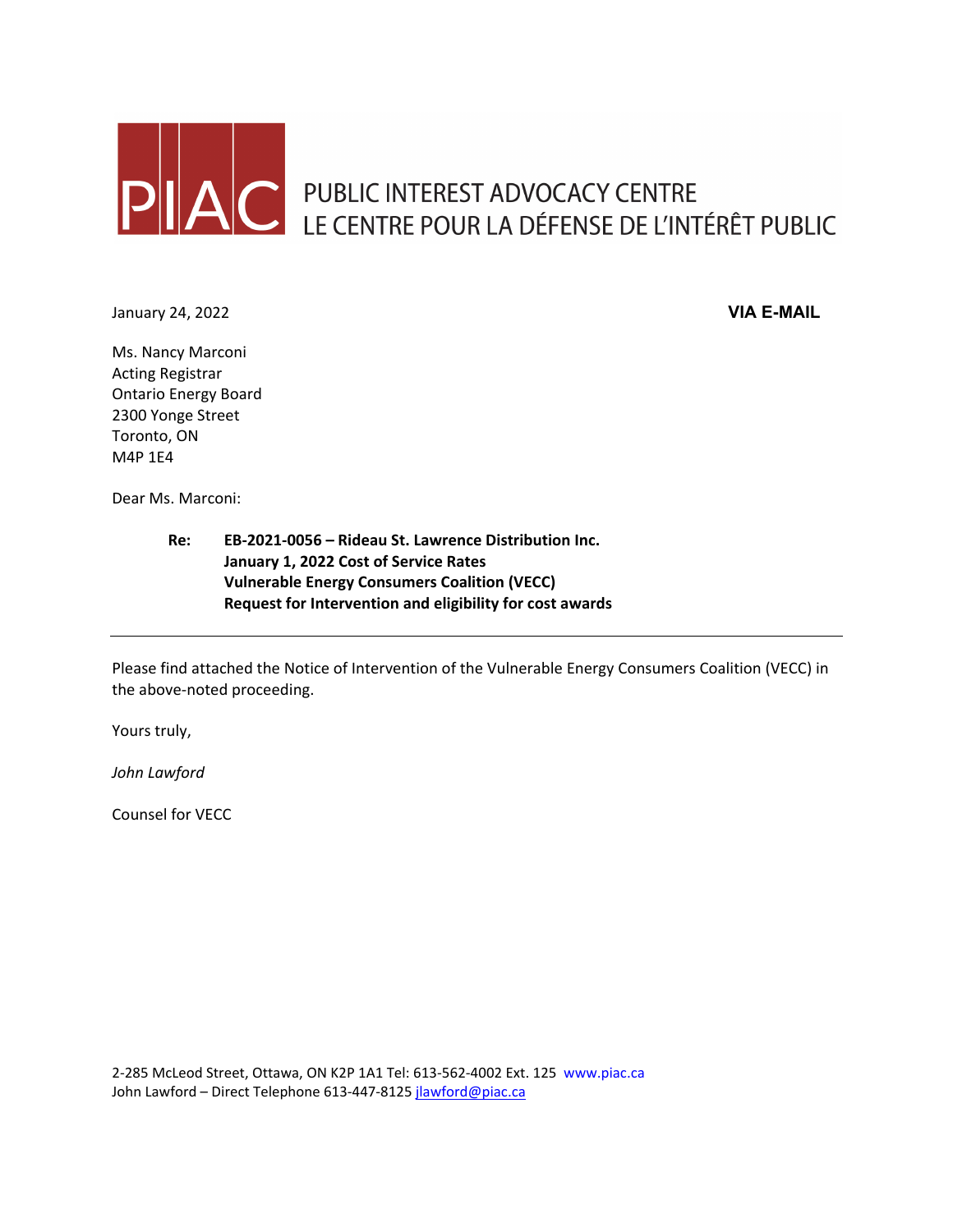## **ONTARIO ENERGY BOARD**

# **RIDEAU ST. LAWRENCE DISTRIBUTION INC. (RSL) JANUARY 1, 2022 RATE APPLICATION NOTICE OF INTERVENTION OF THE VULNERABLE ENERGY CONSUMERS COALITION**

To: Ms. Nancy Marconi, Acting Registrar And to: Mr. Peter Soules – Chief Financial Officer, RSL

#### **IDENTITY OF THE INTERVENOR AND ITS MEMBERSHIP**

- 1. The Vulnerable Energy Consumers Coalition (VECC) hereby expresses its intention to intervene and participate in the above-mentioned proceeding. VECC consists of the following organizations:
	- (a) The Federation of Metro Tenants Association (FMTA)
	- (b) The Ontario Coalition of Senior Citizens' Organizations (OCSCO)
- 2. The Federation of the Metro Tenants Association (the "FMTA") is a non-profit corporation composed of over ninety-two affiliated tenants associations, individual tenants, housing organizations, and members of non-profit housing co-oops. In addition to encouraging the organization of tenants and the promotion of decent and affordable housing, the Federation provides general information, advice, and assistance to tenants. The address is:

500-27 Carlton Street Toronto, ON M5B 1L2

3. The Ontario Coalition of Senior Citizens' Organizations ("OCSCO") is a coalition of over 160 senior groups as well as individual members across Ontario. OCSCO represents the concerns of over 500,000 senior citizens through its group and individual members. OCSCO's mission is to improve the quality of life for Ontario's seniors. OCSCO's address is:

> 333 Wilson Avenue, Suite 406 Toronto, ON M3H 1T2

4. The coalition of the FMTA and OCSCO under the name VECC has the specific mandate of intervening in proceedings to advocate on behalf of the interests of Ontario's vulnerable consumers with respect to energy issues, primarily through intervention in regulatory proceedings at the Ontario Energy Board.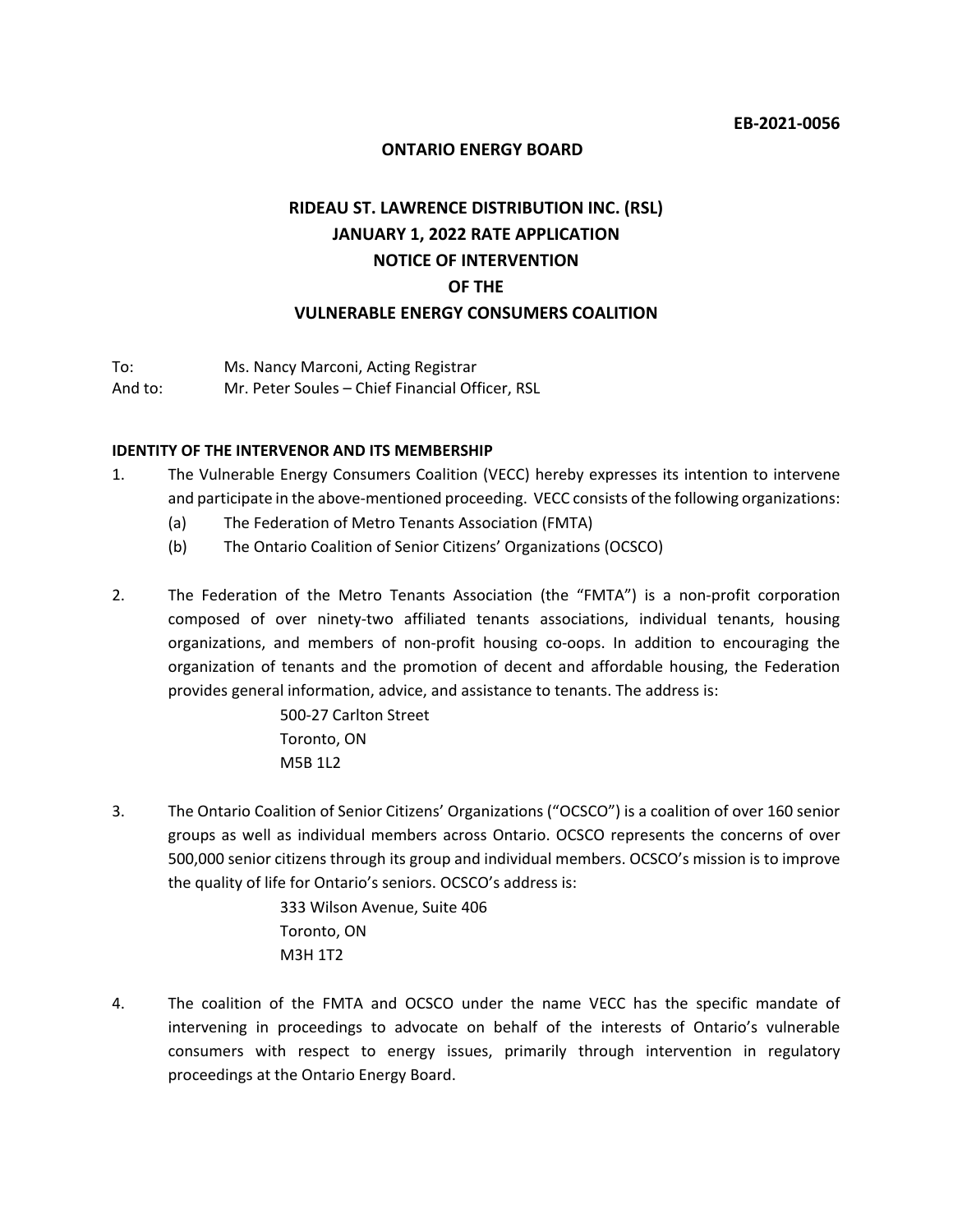- 5. Although the organization is not itself a member of VECC, the Public Interest Advocacy Centre (PIAC) in Ottawa assists in the representation of the interests of vulnerable consumers by ensuring the availability of competent representation and consultant support to the VECC participation.
- 6. VECC is a frequent intervenor in Board proceedings. Our annual information filing can be found on the Board's website at: http://ontarioenergyboard.ca/oeb\_Documents/Intervenor\_Filings/VECC\_2014\_annual\_interven or\_filing20140605.pdf

# **INDIVIDUALS AUTHORIZED TO REPRESENT VECC IN THIS PROCEEDING**

7. The name & address of the agent authorized to receive documents on behalf of VECC is:

John Lawford Counsel, Regulatory and Public Policy 2-285 McLeod Street, Ottawa, Ontario K2P 1A1 613-562-4002 Ext. 125 [jlawford@piac.ca](mailto:jlawford@piac.ca) PIAC Office: 613-562-4002 (Donna Brady) Ext. 121

8. VECC requeststhat all correspondence and documentation also be electronically copied to VECC's consultants:

> Mark Garner (project manager) 647 Broadway Ave. Toronto, Ontario M4G 2S8 647-408-4501 (office) [markgarner@rogers.com](mailto:markgarner@rogers.com) and

Bill Harper 107 Baker Ave Richmond Hill, Ontario L4C 1X5 [bharper.consultant@bell.net](mailto:bharper.consultant@bell.net)

9. To mitigate costs VECC requests only electronic copies of the materials. VECC may ask for paper copies of some or all of the materials if this becomes necessary at some future point. VECC requests electronic copies of the application and any additional supporting materials are sent to its representatives at their respective e-mail addresses.